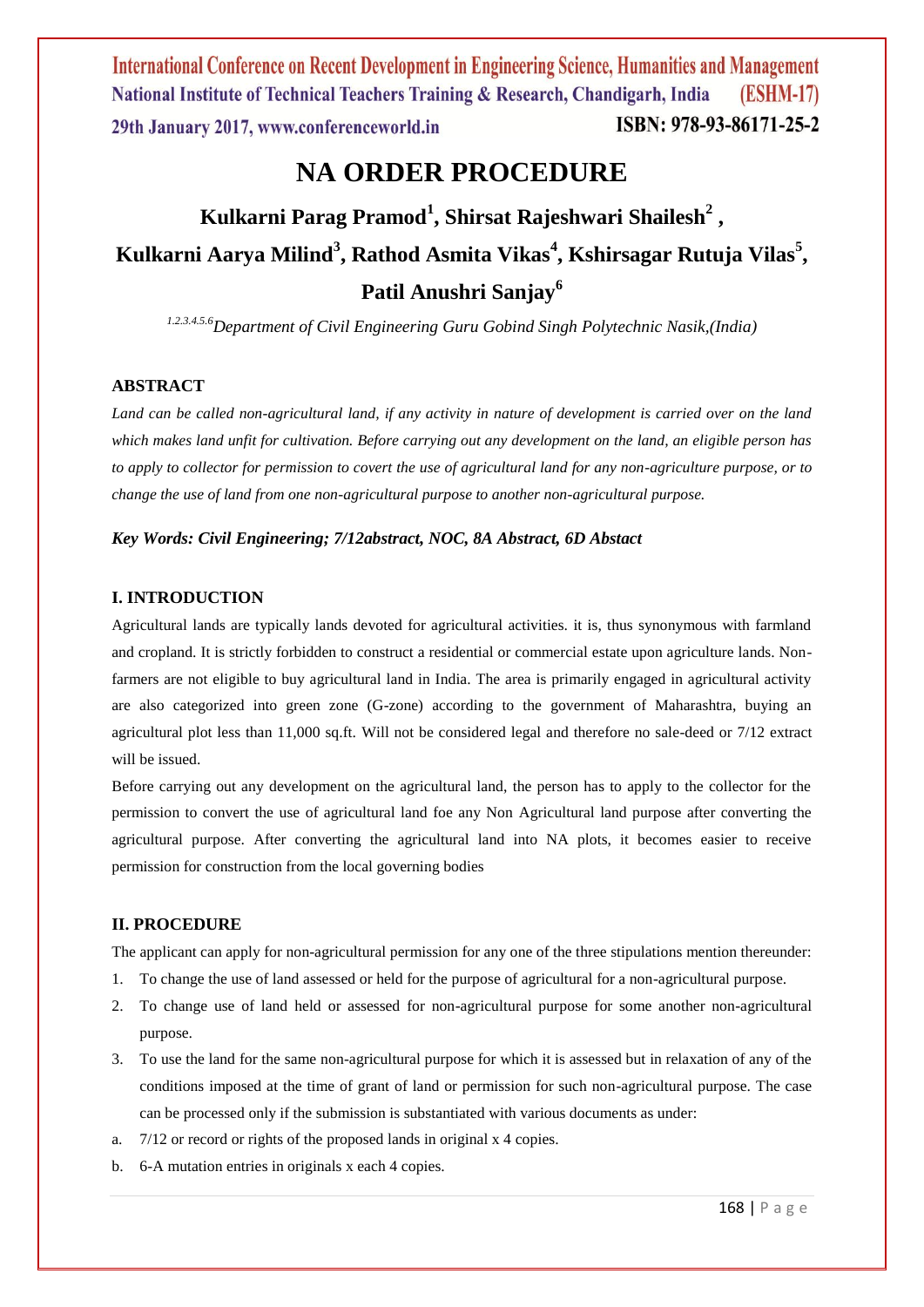- c. 8-A Khate Utara in originals x each 4 copies.
- d. Gut book plan of the concern land issued and certified by the district inspector of land records x 4 copies.
- e. Certified measurement plan of the land survey from district inspector of land records x 4 copies.
- f. Layout plan showing internal roads, open spaces, etc. duly signed by the applicant and the architect x 8 copies.
- g. Registration certificate of the architect x 2 copies.
- h. Appointment letter for the architect x 1 copy.
- i. Complete revenue search for at least 30 years x 4 sets.
- j. Power of attorney for the constituted attorney if appointed by the land holders x 2 copies.
- k. Grant in right of way documents if access road is obtained from the adjoining owners x 2 copies.
- l. NA application in prescribed form x 4 copies.
- m. N.O.C. from local authority for conversion of land used x 2 copies.
- n. N.O.C. from land acquisition department.
- o. N.O.C from pollution board for industrial NA.
- p. Authentic documents to prove existence of adequate water source.
- q. Provisions to be adopted for sewage, drainage and disposal system.
- r. Provisions for adequate infrastructure in the case of vast layouts.
- s. "sales permissions" for tenanted lands under layout.

The application can be returned back if the applicant is unauthorised signatory or if the submission is incomplete for want of some documents.

The competent Revenue Authority (The Collector, S.D.O. or Tahsildar as the case may be) will initiate proper inquiry through Circle officer of the area for on the spot study of the site to verify the applicants and inspect the site in detail. His report will include written statement endorsed by the applicant and the Architect . The positive site inspection report from the Circle Officer should confirm that the land is vacant and there are no structure. He shall also note the alignment of high tension electrical lines passing above the lands. Any dispute regarding ownership of the land will come to surface during joint site inspection of the site by the Circle officer.

During the process of granting permission for nonagricultural use complete revenue record of the concerned land shall be thoroughly scrutinized and the permission can never be granted if discrepancies are detected in earlier transfers of occupancy. If a fraud is detected in previous transfers it shall be construed that all the subsequent transfers thereafter are invalid. However irregularities in areas can be rectified by actual survey on site through D.I.L.R and otherways.

The competent authority i.e. the Collector or the Sub – Divisional Officer or the Tahsildar as the case may be will forward the case papers to the relevant planning authority of the area such as Asst. Director of Town Planning (A.D.T.P.) or BM.R.ED.A. or CIDCO etc. for recommendation whether the proposed nonagricultural use can be allowed or not ? The concerned Planning Authority shall scrutinize the case in detail to ascertain if all the stipulated Development Control Rules are followed or not and shall base their report on the following assertions viz (1) security of Public Health (2\_) Contradiction of planned scheme of the area (2) Contradiction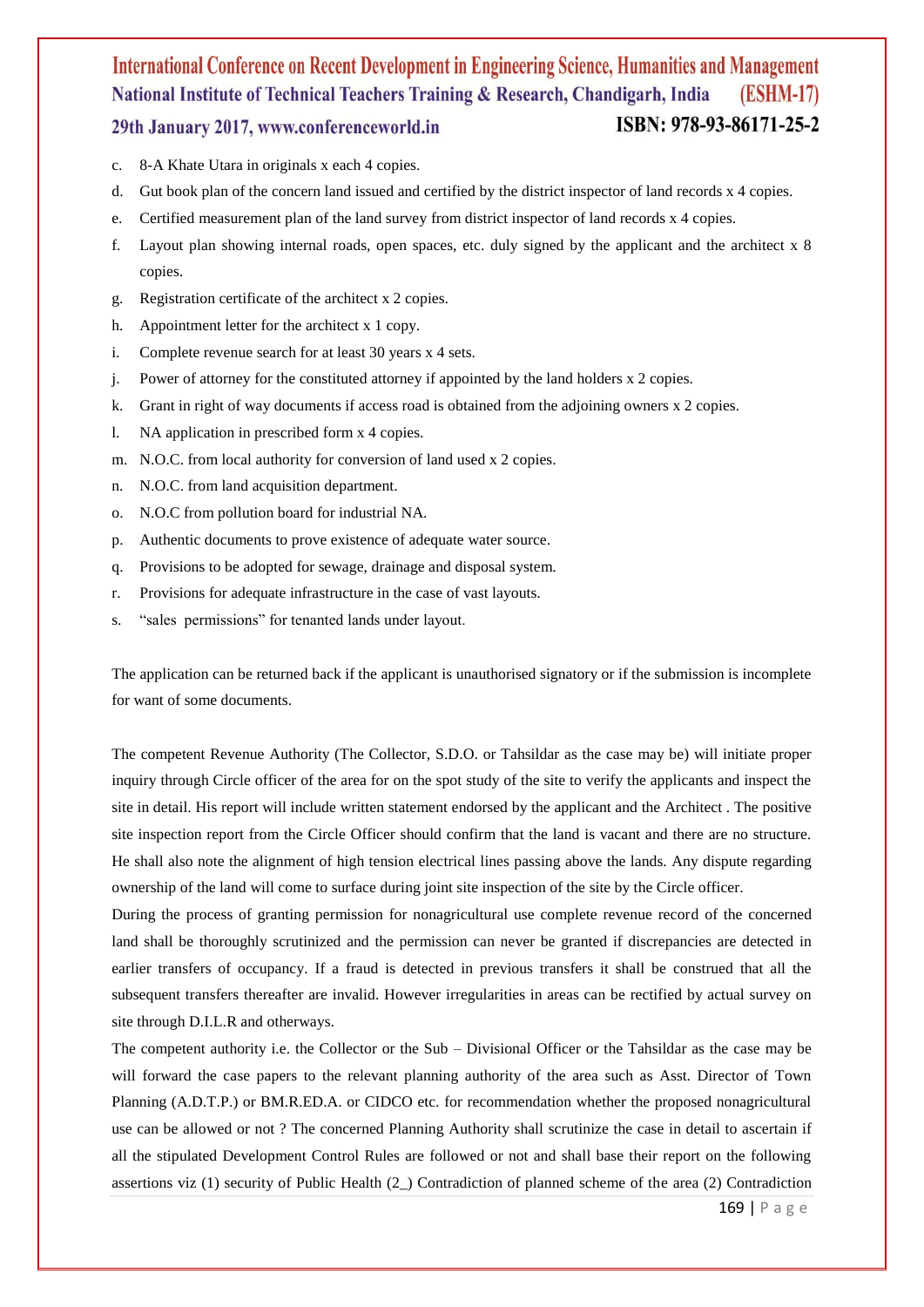of planned scheme of the area (3) Balanced Development (4) Area verifications (5) Availability of infrastructure (6) proposed infrastructure in the schemes etc. At this juncture it is interesting to state that competent Revenue Authority is sufficiently authorised to sanction N.A. Permission inspite of having some objections from the Planning Authority. The consultation of the Planning Authority. The consultation of the Planning Authority is mandatory but the final decision under discretionary powers is with the Competent Authority. In various cases, sometimes Planing Authority is too rigid to apprehend the substance of Planning Concept in relation with the vicinity around and the needs of the people by raising non-practical and vogue objections., The applicant is eligible to refer his case in Appeal to the Direct of town Planning Office for Maharashtra in Pune, if the case is rejected. In such cases till the final decision is arrived the application for N.A shall remain pending.

The case papers shall also be forward to the Land Acquisition Department to verify that the proposed lands under N.A. are not included in the Land Acquisition by the Government; if so N.A. Permission can never be pending.

For Industrial N.A. use case papers shall also go to various Government officers for verification regarding protection form air and water pollution and ecology. If the proposed land in full or part is obtained under "The Bombay Tenancy and Agricultural Lands Act, 1948, obtaining of "Sale Permission" from the competent Authority is an absolute must before granting N.A. Permission. Let me raise a point here that procurement of sale permission in itself is a vast subject and requires tremendous professional expertise and knowledge of the prevalent land enactments.

The position of tribal lands is very ambiguous. All occupancies of Tribals transferred in favour of non tribals after 6th July 1974 shall be liable for prosecution under the Maharashtra Land (Amendment) Act, 1974 orgenerally known as Maharashtra Act XXXV of 1974.

Similarly all the transfers and adiwasi lands to non-tribals affected during the period from 1st April 1957 to 6th July 1974 shall be read with according the to "The Maharashtra Restoration of Lands to scheduled Tribals act, 1975 which is known as Maharashtra Act No. xiv of 1975. But however the non tribal transferee can succeed if the land in question has been put to any non agricultural use on or before the 6th July 1974. It is generally believed that if no reply is given by the Authority to the Applicant within 90 days from the date of acknowledgement of the application the N.A. permission shall be deemed to hve been granted. If all conditions are fulfilled under section 44(3) of the M.L.R.C. 1966, the permission is deemed to have been granted. It is not in reality granted but the Act of Legislature treats that it is granted. The applicant is not liable to any fine or penalty under undersection45.

The levy of Non Agricultural assessment begin from the day on which nonagricultural use begins and not from the date of permission. The commencement of N.A. use is not elaborated in the Code. But it is a question of fact and interpretation. The applicant should sincerely exert himself after obtaining N.A. Permission by operations like leveling, developing or reclaiming the land, Constructing internal roads, drainage etc., thus altering the outlook of the land so as to render it unsuitable for agriculture. The above operations are adequate to establish that N.A. use has commenced. It is not necessary that Building construction activity shall not started to commence N.A. use.

If the applicant fails to inform within one month his commencement of N.A. use he shall be liable to pay fine in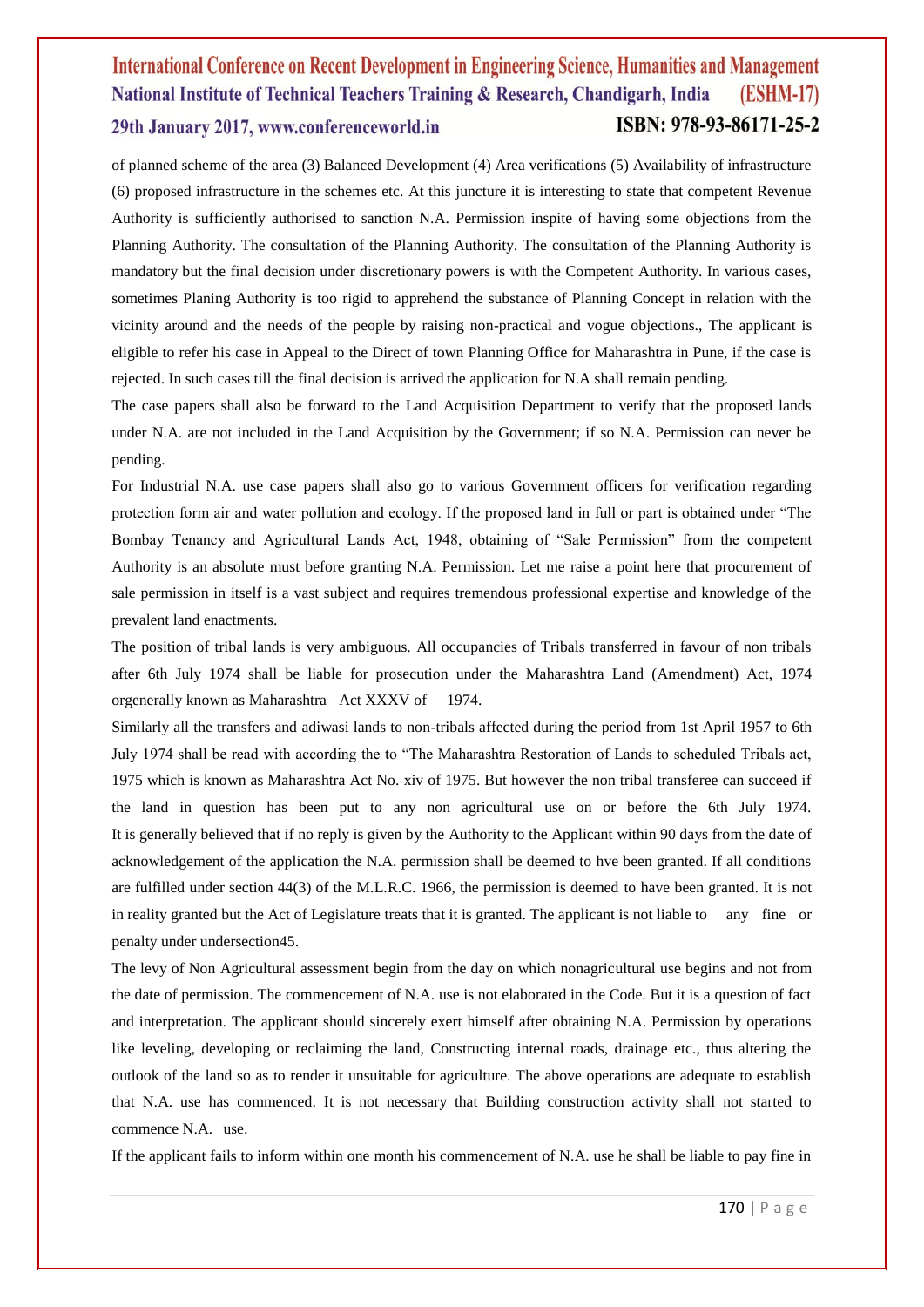addition to N.A. Assessment but such fine shall not exceed Rs. Five Hundred only as per section 44 (5) of the code.

The applicant shall be commence that non agricultural use applied for within one year from the date of the order; failing which, unless the said period is extended by the Collector from time to time, the permission granted shall be deemed to have lapsed as per rule 4 (c) of the M.L.R. (Concretion of use of land and nonagricultural assessment) rules,1969.

As per section 44(6) of the code after the change in land use a sand shall be granted to the holder in the form in schedule IV if the land is situated outside the jurisdiction of the Planning Authority and in Schedule V if the land is situated within the jurisdiction of the Planning Authority. If the applicant fails to appear before the Collector for execution of sanad within a reasonable time, a notice can be issued to him to the effect that such act of non execution of sanad would entail cancellation of N.A. permission already granted. The Government is no authorised to alter very or cancel the terms and conditions of a sanad once they are agreed upon between the Government and the occupant, as the sanad is executed by the Collector on behalf of the Governor under Article 299 of the Constitution and it constitutes a contractual obligation. But if the sanad is executed by the collector in his capacity as a revenue officer in exercise of his statutory obligation in favour of private parties; thus Government of revenue officers are empowered to vary; amend or cancel the terms and conditions of the sanad.

Conversion of agricultural use into nonagricultural use without permission is bad in law but a nonagricultural land may be used for agricultural purpose without any permission unless such agricultural use is prohibited under section 43 of M.L.R. Code1966.

The Collector is bound to give reasons in writing of refusal of N.A. Permission under section 42 of the code to the applicant. On refusal the applicant is entitled for only ONE appeal under section 247 of the code to the Divisional commissioner.

The Government has power Su motto to revise orders passed by the collator for some specific cause involving public interest even if sanad is executed creating contractual obligation .In such a case the aggrieved party is liable to get appropriate compensation against the cost incurred in setting up the project by commencing N.A. use.

The Regularization of unauthorised use is covered by rule 9 f the Maharashtra Land Revenue (conversion of use of land Non Agricultural Assessment) Rules 1969. For unauthorised use of land in contravention of the provisions of section 44 of the code if the Collector is satisfied that had the holder applied for necessary permission under relevant section his application would have been sanctioned and if it is within the jurisdiction of the planning Authority the unauthorised nonagricultural use can be regularised under rule 9 of the following conditions:

(1) The holder shall pay the amount of conversion tax leviable under section 47A within 30 days from the date of regularization and shall pay nonagricultural assessment from the very commencement of the use. (11) The holder shall pay fine not exceeding forty times the N.A. Assessment. (iii) That the holder shall abide by the conditions specified in Rule 4 and such other conditions as the Collect or may deem fit to impose. However if the unauthorised N.A. use is not possible to be regularised under Rule 9 as described above, and if the Collector is convinced planning Authority with the sanction of the State